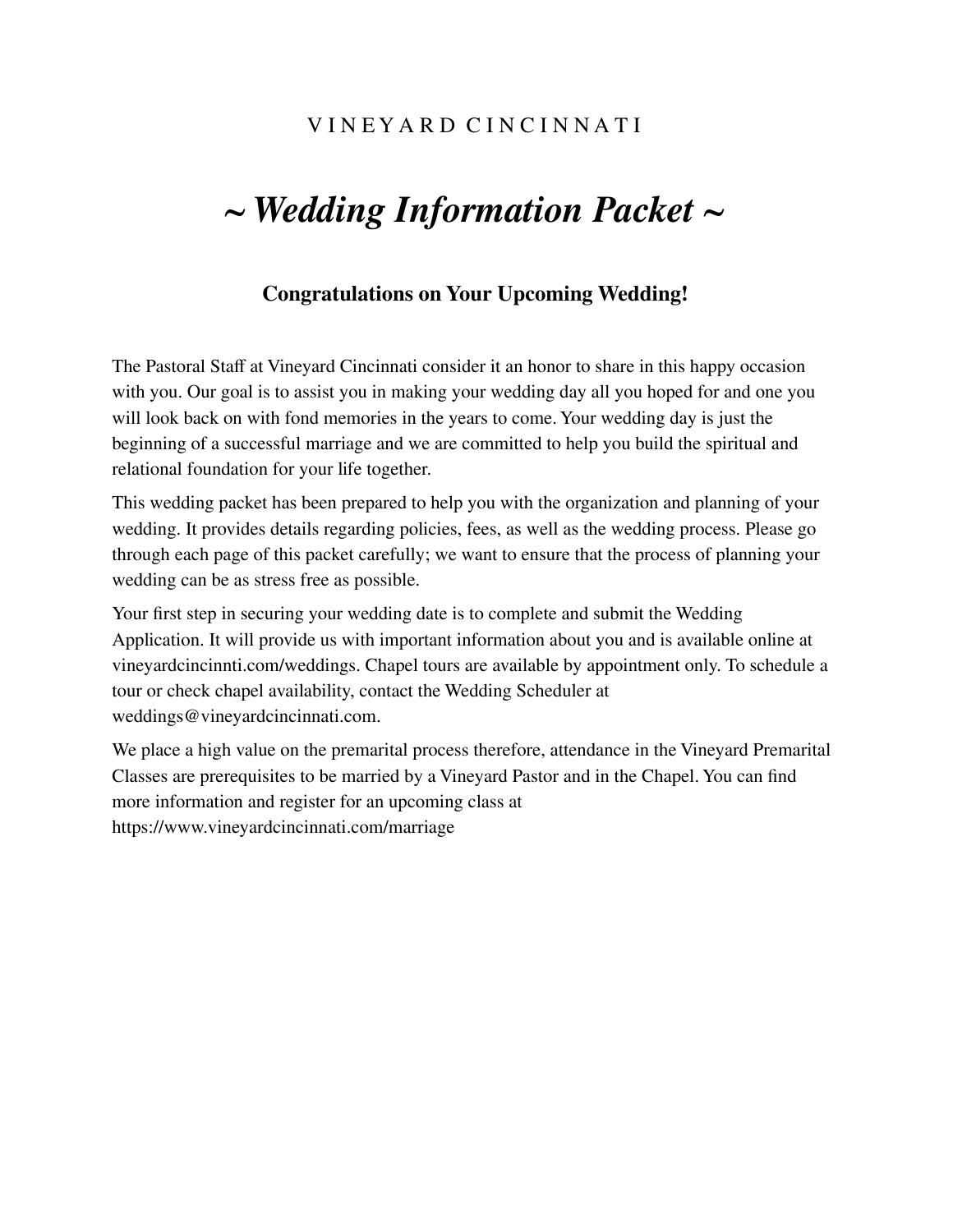## VINEYARD CINCINNATI

# Where to find it...

| October 2015 2 |  |
|----------------|--|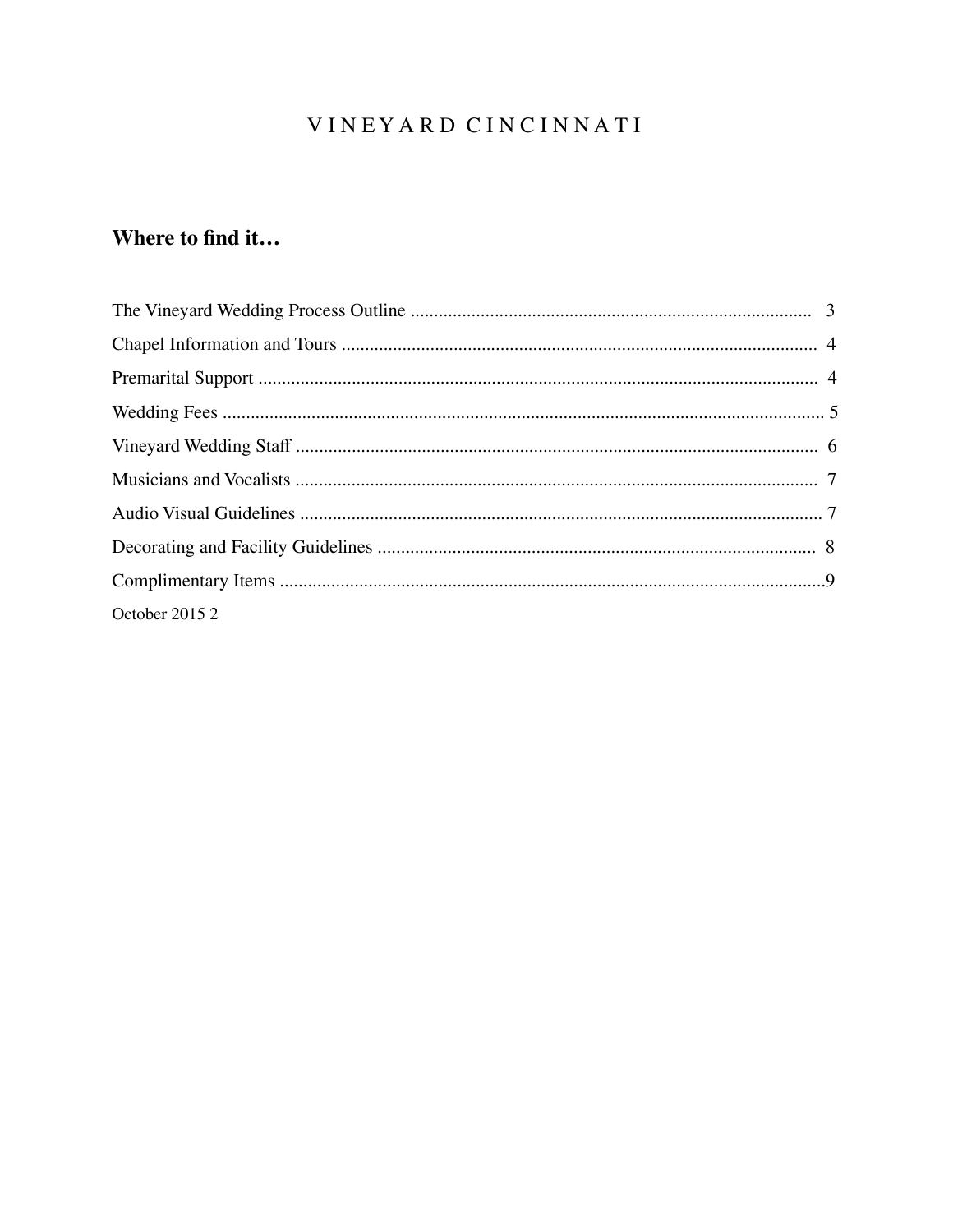### **The Vineyard Wedding Process Outline**

#### **Onsite Weddings:**

- Contact the Vineyard Wedding Scheduler to schedule a chapel tour
- Submit the completed Wedding Application along with the deposit
- Receive confirmation of your wedding date and Chapel Usage Agreement
- Complete and return signed Chapel Usage Agreement
- Register for the Vineyard Premarital Classes

#### **• Complete the Vineyard Premarital Classes; we recommend that you allow at least 3 months between the completion of your premarital class and your wedding date**

- 4 weeks before your wedding, meet with your Wedding Coordinator
- 4 weeks before your wedding, meet with your Vineyard Pastor

#### **• Pay your wedding fees, due 30 days before your wedding date**

- Rehearsal for wedding party and musicians
- Wedding Day!

#### **Offsite Weddings:**

- Contact the Vineyard Wedding Scheduler
- Submit the completed Wedding Application along with wedding fees
- Register for the Vineyard Premarital Classes

• Complete the Vineyard Premarital Classes; we recommend that you allow at least 3 months between the completion of your premarital class and your wedding date

- 4 weeks before your wedding, meet with your Vineyard Pastor
- Rehearsal for wedding party and musicians
- Wedding Day!

October 2015 3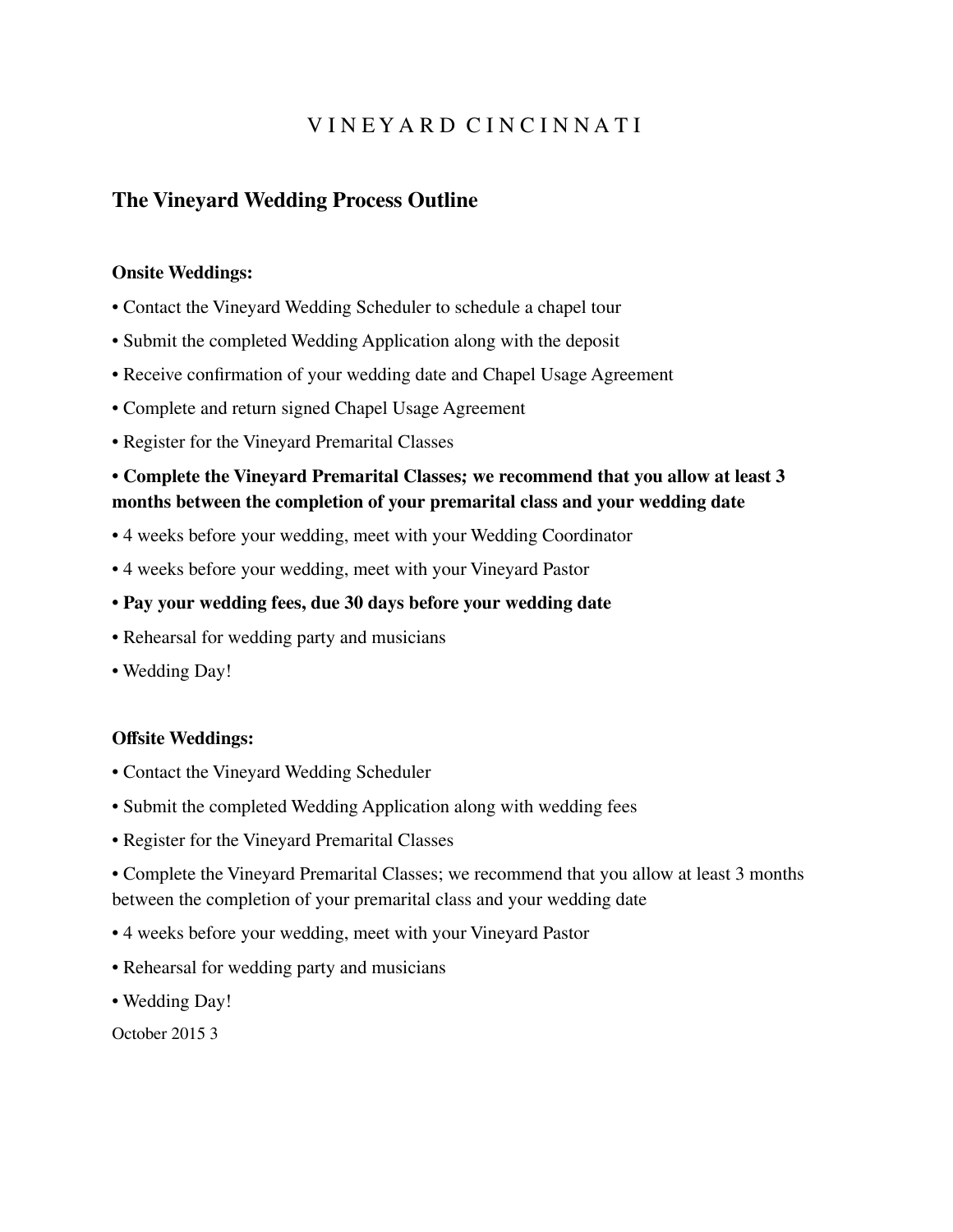#### **Chapel Information and Tours**

The Vineyard Chapel is a beautiful chapel with chandeliers and sconces, trimmed with scroll molding and classic architectural features. It seats up to 350 in comfortable upholstered chairs. The chapel is equipped with professional sound and lighting equipment. The lobby area provides a cozy seating area for arriving guests. We provide a dressing area for the bride and her attendants which includes a private bathroom. The groom and his groomsmen have a private room which gives them a place to hang their jackets and relax before the ceremony. Chapel tours are by appointment only. To arrange for a tour please contact the Wedding Scheduler at weddings@vineyardcincinnati.com or call 513.671.0422 and ask for the Wedding Scheduler. Our chapel is very popular as a wedding location so we suggest reserving it well in advance to secure your preferred date.

### **Premarital Support**

We place a high value on the premarital process at the Vineyard and our pastoral staff deems this time of utmost importance in order to build a strong foundation for the spiritual and relational components of your life together. Therefore, attendance at all classes in the Premarital Series and meeting with your mentor couple are prerequisites to be married by a Vineyard Pastor. Please note that your wedding reservation will be held tentatively until confirmation has been received that you have completed all the requirements of our premarital series. Therefore it is important that you register immediately and we recommend that you allow at least 3 months between the completion of your premarital class and your wedding date.

Class topics include family of origin, communication, anger and conflict resolution, finances, intimacy, and growth and planning. The classes are taught by utilizing a survey tool, lectures, exercises and group discussions. Registration and premarital inventory is required 2 weeks prior to start date of the classes. You can find more information and register for an upcoming class at vineyardcincinnati.com/marriage.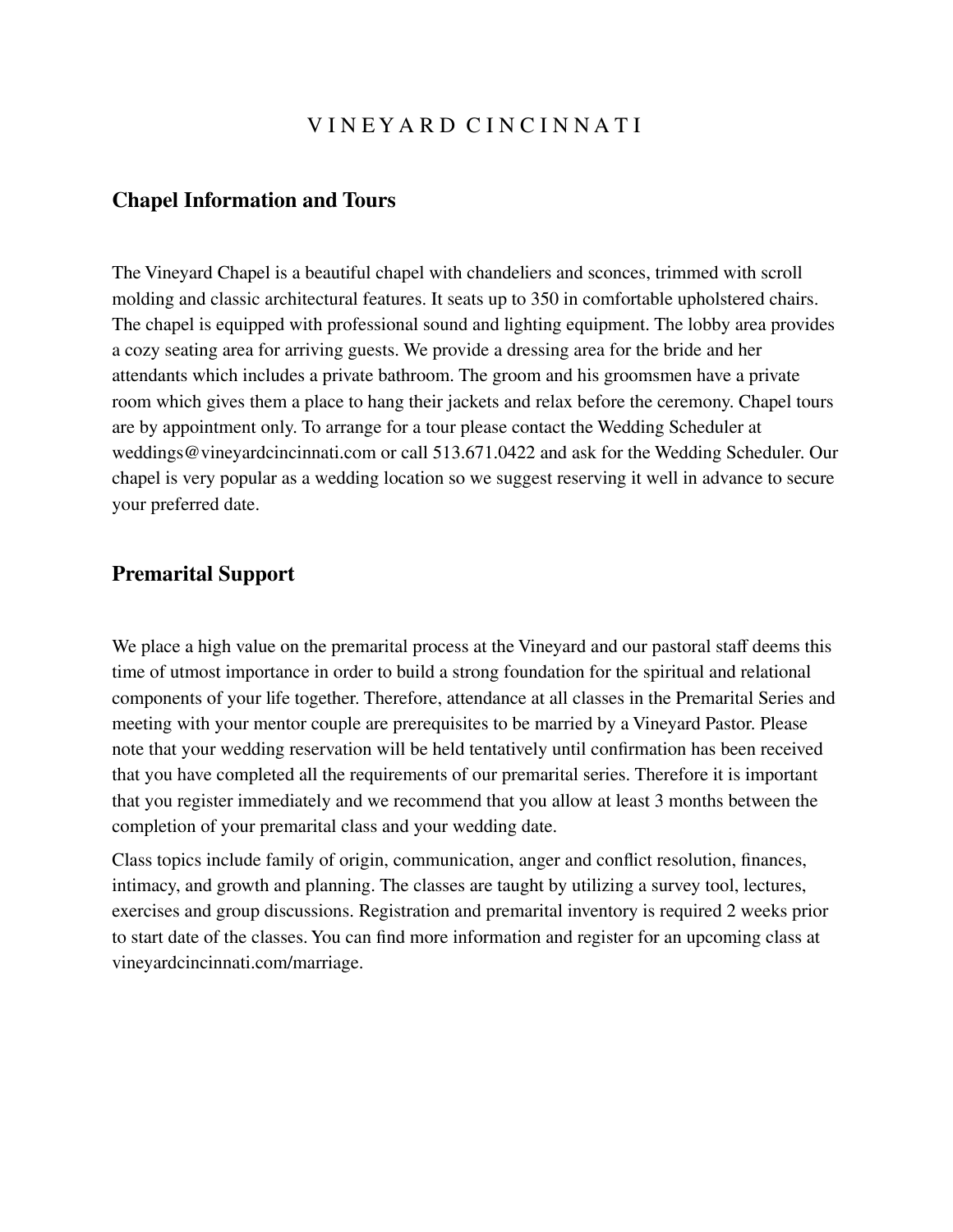### **Wedding Fees**

#### **Offsite Weddings:**

- Premarital Class Fee is \$125.00 per couple
- Offsite wedding fee for a Vineyard Pastor performing the nuptials is \$325

Weddings may be scheduled for offsite locations with a Vineyard Pastor performing the nuptials based on their availability. Offsite fees must be paid in full before a Pastor will be scheduled.

#### **Onsite Weddings:**

- Premarital Class Fee is \$125.00 per couple
- Refundable deposit for a wedding in the Vineyard Chapel is \$200
- Fee for use of Vineyard Chapel is \$1200
- Overtime charge after the 1 hour rehearsal is \$100 per hour beginning 10 minutes after the hour
- Overtime charge after 4 hour chapel time is \$50 per hour beginning 10 minutes after 4 hours
- Alcoholic beverages are not allowed on the premises. Failure to honor this will result in the loss of the entire \$200 Security Deposit

The \$200 deposit is due before your date can be requested. This separate check will be deposited and is refundable up to 90 days after its receipt upon cancellation. **Paying the deposit does not guarantee your date; you must receive your official wedding confirmation, then sign and return the Chapel Usage Agreement that accompanies your confirmation.** If this agreement is not returned signed within a week, you may forfeit your wedding reservation. Though it's unlikely, in the event there are expenses incurred due to overtime, damages, or cleaning and removing decor, those fees will be deducted from your security deposit and the remainder will be returned to you after the wedding. If there are no additional expenses, a check will be issued for the full deposit and mailed to you after the wedding.

The wedding fee of \$1200 is due 30 days prior to the wedding date. This covers the Pastor's fee, building usage, and administrative costs, including a professional Sound Technician during your rehearsal and wedding ceremony, as well as a Ceremony Coordinator for your rehearsal and 4 hour coverage during the agreed upon usage time of the chapel.

October 2015 5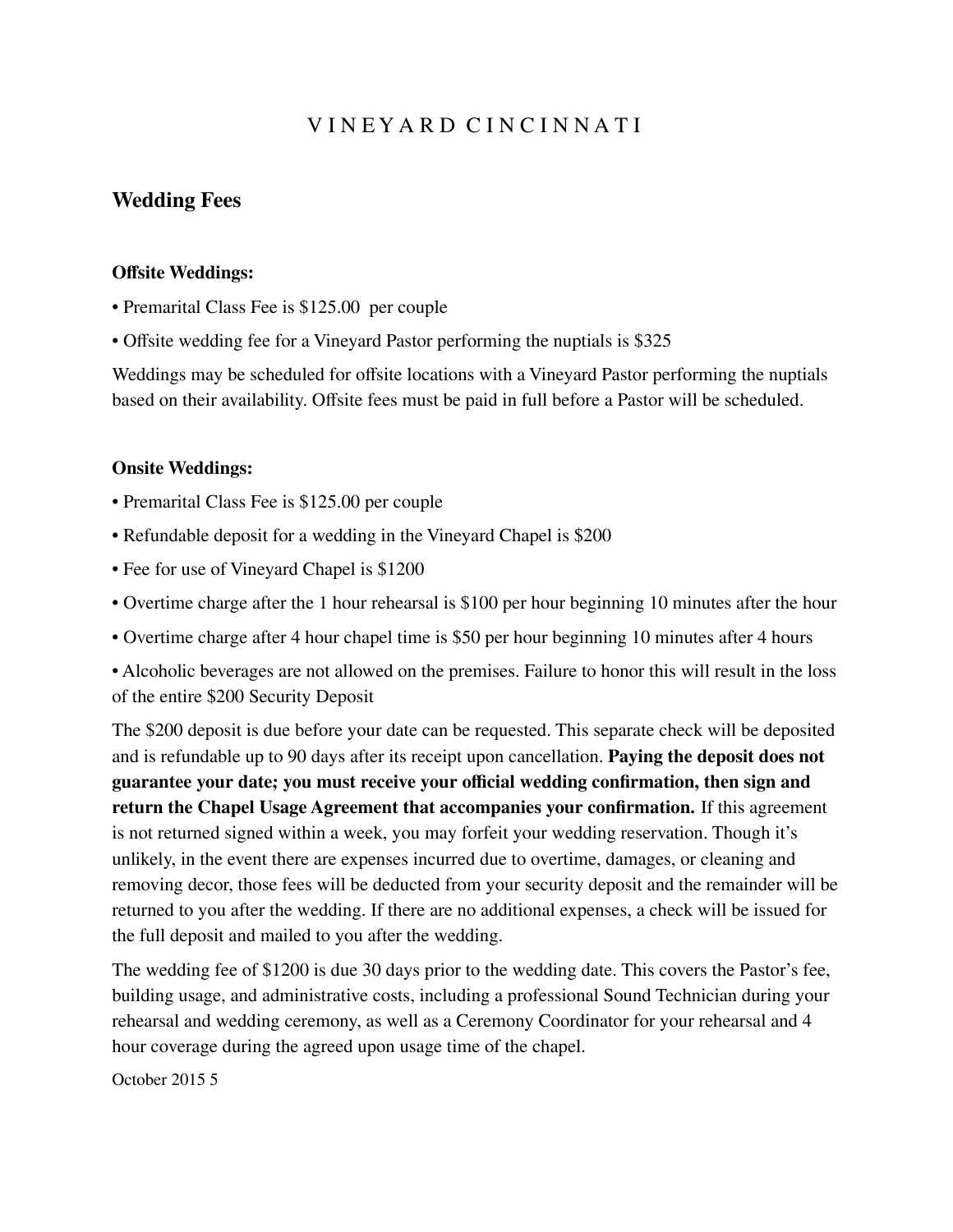### **Vineyard Wedding Staff**

#### **Wedding Scheduler:**

The Wedding Scheduler is your first contact when requesting information about Vineyard weddings. The scheduler can answer questions, provide information, and schedule chapel tours. The scheduler will process payments and make all facility reservations and schedule the staff for your wedding. At any time in the process, feel free to contact the Wedding Scheduler with questions or concerns at weddings@vineyardcincinnati.com.

#### **Wedding Pastor:**

We have wonderful ordained pastors, both male and female, who are experienced working with couples. These professionals are happy to work with you to make your wedding day a special one. Vineyard Wedding Pastors help couples prepare for their big day. This includes contacting you about 4 weeks before the wedding to plan the actual ceremony, scheduling 1 to 2 meetings to get to know you, connecting with your mentor couple from the Premarital Ministry regarding your premarital experience, and making sure you're supported as a couple. A Vineyard pastor is required to perform ceremonies for any wedding involving the Vineyard's facilities.

#### **Ceremony Coordinator:**

Our Ceremony Coordinators are experienced working with couples and can assist in planning and make suggestions for a smooth and beautiful wedding ceremony. Your Ceremony Coordinator will not only facilitate your rehearsal, but will assist you for the 4 hours you have access to the chapel on your wedding day. They will contact you about 4 weeks before your wedding to introduce themself and assist with planning. Your coordinator can be present to receive and direct any floral or rental deliveries, set up the aisle runner, provide assistance with lighting and other facility matters. Also, they will be able to instruct the wedding party regarding their placement and movement during the seating of guests, processional, ceremony, recessional and receiving line.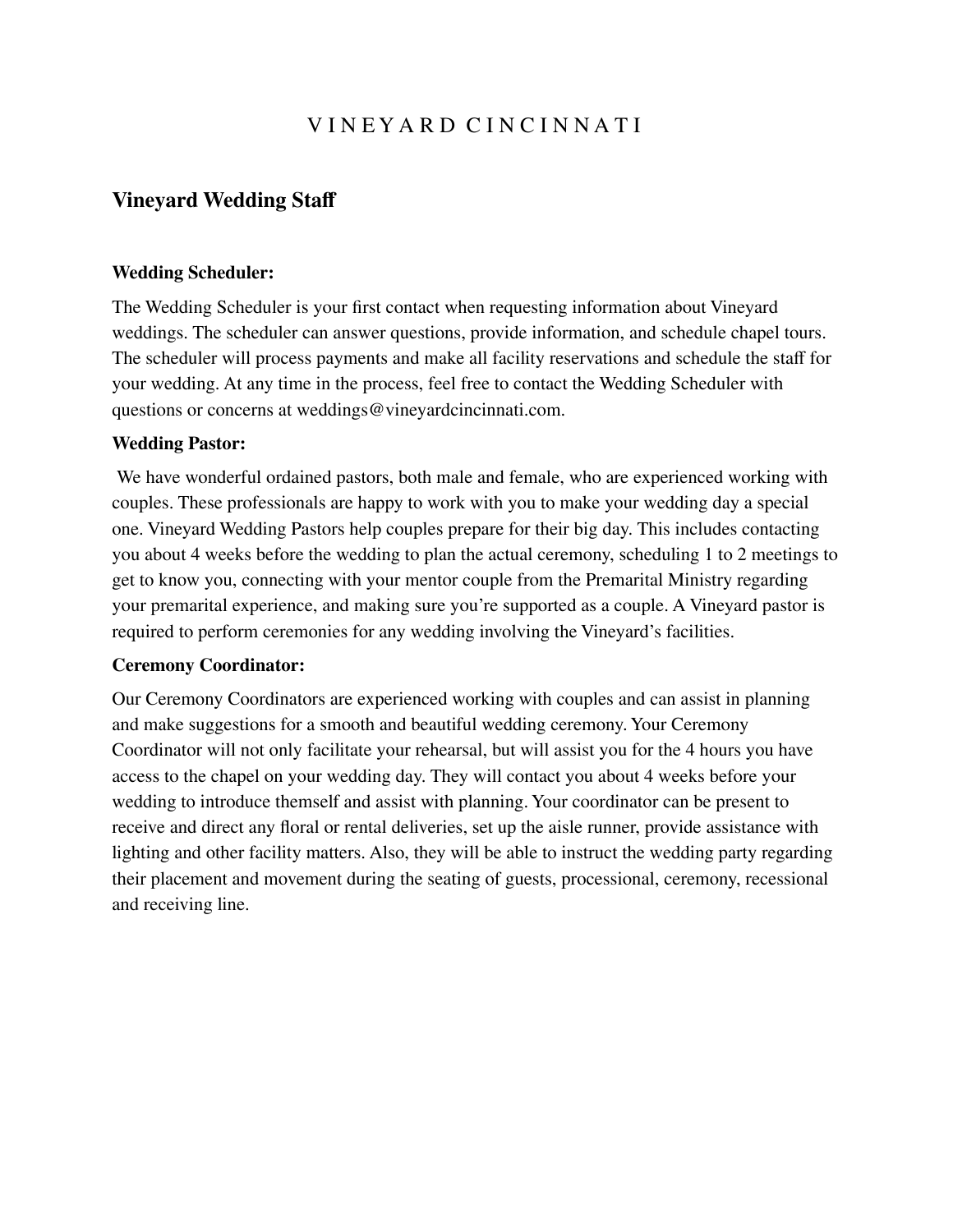#### **Sound Technician:**

Our Sound Technicians work closely with the Ceremony Coordinators and are experienced professionals that set the mood for your wedding. Your technician can provide technical support for any pre-recorded music, musicians and/or vocalists you provide. The technician will be available at your rehearsal to determine lighting needs and perform sound checks for speakers, music, and live musicians. Your technician will then implement your lighting and sound needs for your wedding day.

#### **Musicians and Vocalists**

The Vineyard does not provide pre-recorded music, musicians, or vocalists. The Vineyard Chapel is equipped with a piano which is available for use at no charge. You may have a combination of up to 3 musicians and/or vocalists; more than 3 may result in additional fees. Please have any musicians and/or vocalists available at your rehearsal for a sound check. All musicians must be present for the sound check unless otherwise arranged with the Ceremony Coordinator. Musicians and/or vocalists' fees are handled separately between you and the musicians/vocalists.

#### **Audio Visual Guidelines**

The basic wedding package includes:

• Flash drive and/or playlist

o All your selections to be recorded in the order of playback o Provide a written list of songs, song length, and place in the ceremony when each song is to be played

• 1 Video playback or 1 automatic (self-timed) PowerPoint presentation (do not include music in the PowerPoint)

• Up to 3 basic lighting settings

Please provide all music, directions for playback, video and/or PowerPoint presentations to the Ceremony Coordinator at least a week before the wedding and have them available at the rehearsal.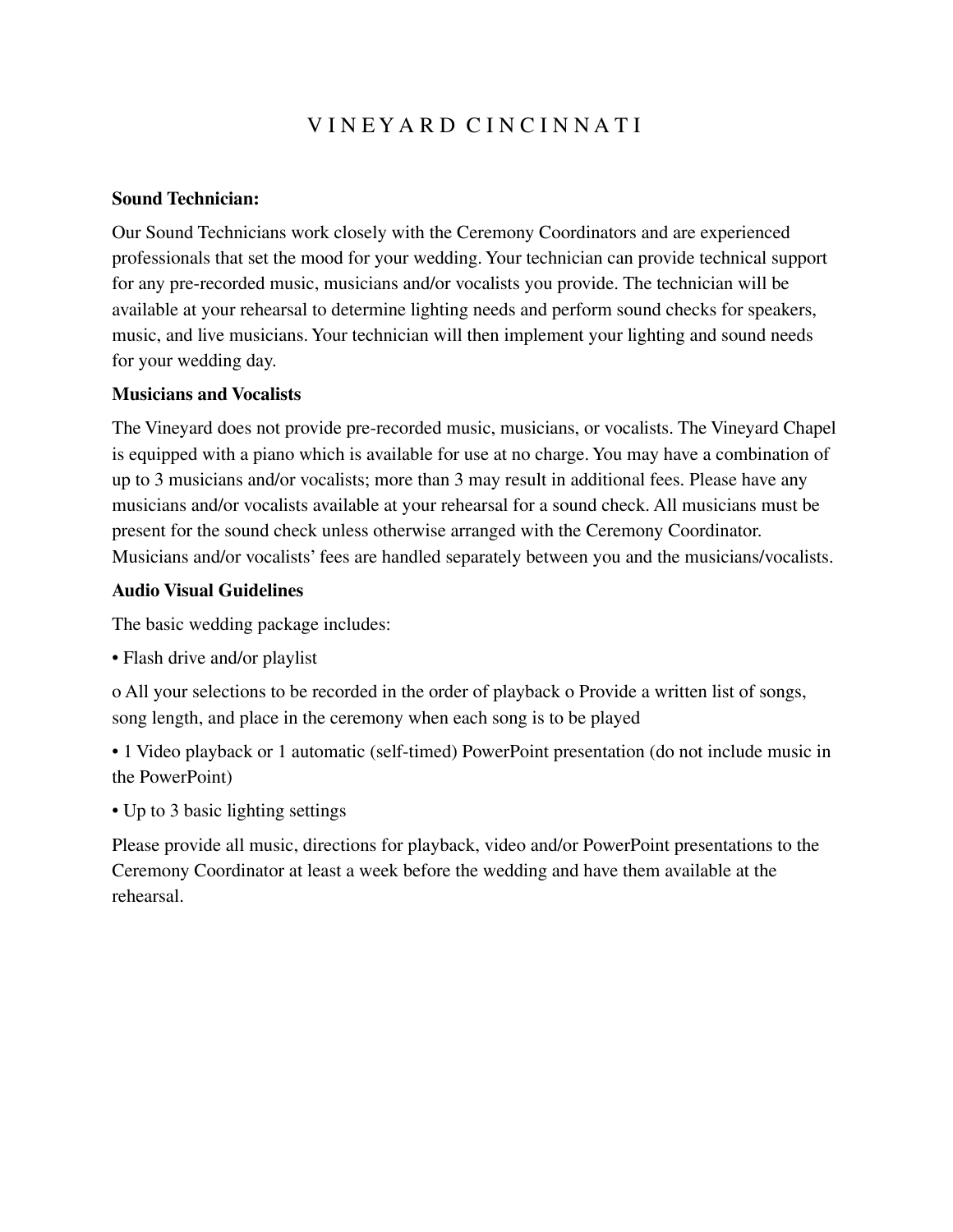### **Decorating and Facility Guidelines**

• We do not schedule weddings on Easter, July 4, or Thanksgiving weekends. Also the weekends before and after Christmas.

• Decorating the chapel must be accomplished during your 4 hour chapel time

• All deliveries must be made during your 4 hour chapel time

• The Ceremony Coordinator can accept floral or rental equipment deliveries if you have made prior arrangements to do so. Payments required for vendors delivering to the chapel are the responsibility of the wedding party

• Photography inside the building must be scheduled during your 4 hour chapel time

• Other than a unity candle and the provided candelabras, NO other flame candles are permitted. Battery operated candles are acceptable

- Decorations can be set up on the floor, tables, or tied with a ribbon to existing furniture
- Only non-damaging fasteners may be used; do not use staples, nails, tacks or tape
- Flowers, bows and other items may be attached to the chairs via pipe cleaner or stick pins
- Flower petals are only allowed if using an aisle runner; runner should be 75' in length
- Rice, birdseed, and balloons are not permitted

• Alcoholic beverages are not permitted on the premises (communion is an exception). Failure to keep alcoholic beverages off the premises will result in the loss of the entire \$200 security deposit

• The Vineyard is a non-smoking facility. Smokers are expected to respect the grounds by depositing their litter in the proper receptacles

• Parking – Keep in mind when planning your wedding start time that Vineyard traffic around the facilities during weekend service times can be heavy and will likely slow the arrival of wedding guests

• Arrange for all floral, decorations, rentals and personal items to be cleared from the chapel immediately after the wedding. Otherwise, additional fees will be applied